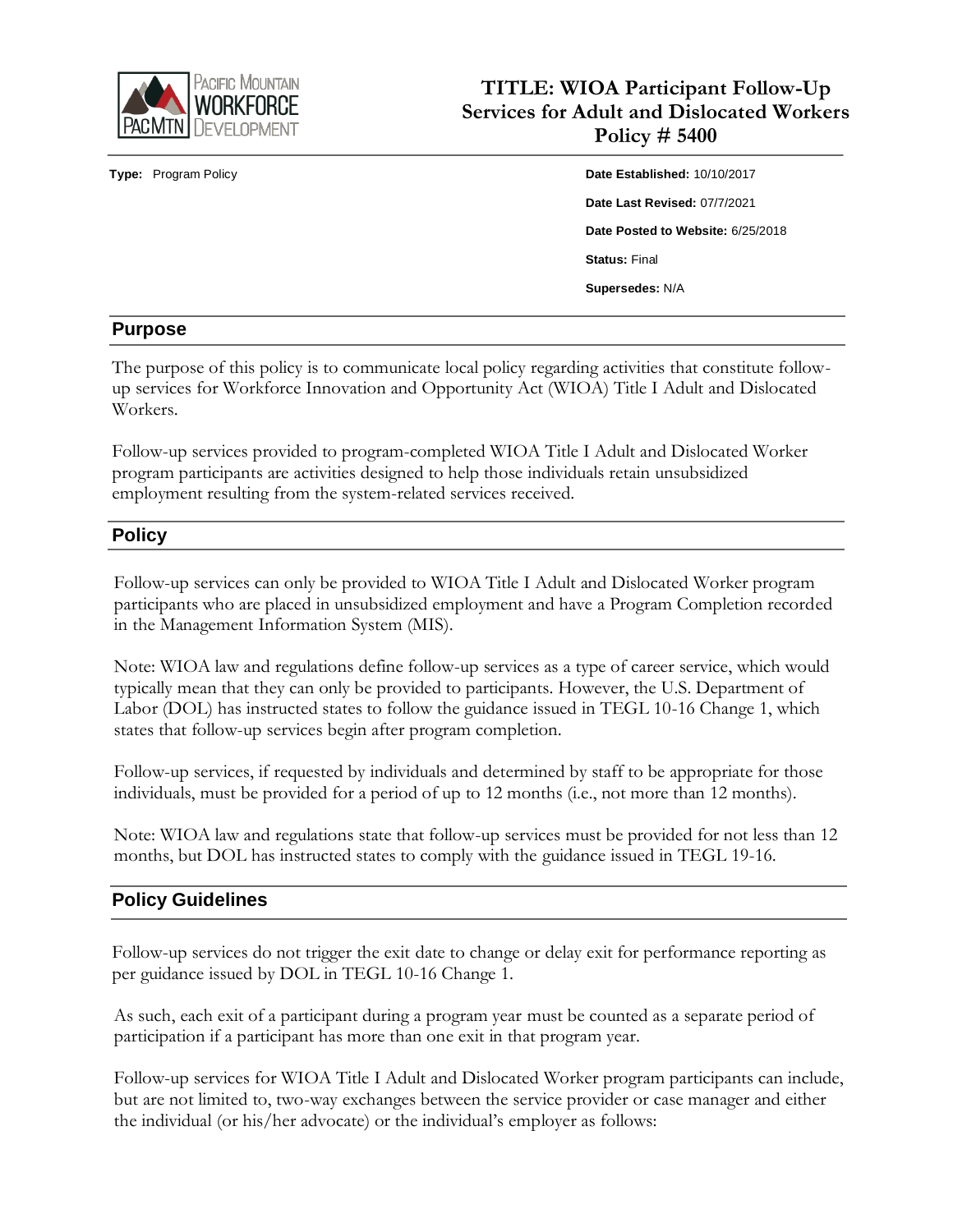- Counseling individuals about the workplace
- Contacting individuals or employers to verify employment
- Contacting individuals or employers to help secure better paying jobs, additional career planning, and counseling for the individual
- Assisting individuals and employers in resolving work-related problems
- Connecting individuals to peer support groups
- Providing individuals with information about additional educational or employment opportunities
- Providing individuals with referrals to other community services

Supportive Services during follow-up are allowable for Adult and Dislocated Workers that have completed the program to help them retain unsubsidized employment.

### **NOTE:**

A follow-up service has been added to the WorkSource Services Catalog through WorkSource Information Notice 0077 Change 10 to enable the recording of supportive services to Adult and Dislocated Workers that have program completions:

**"FOLLOW-UP SERVICES-SUPPORTIVE ASSISTANCE"** – Services normally considered supportive services are also appropriate as follow-up services for participants in Adult or Dislocated Worker programs placed in unsubsidized employment whose employment may be at risk due to interruptions to key supports. This follow-up service does not trigger or extend participation and is not durational.

Please refer to PacMtn Support Service Procedure 5200P for allowable Support Services.

*Any discrepancies arising between PacMtn policy and or procedures with federal and state provisions due to current or future revisions will default to the current minimum federal and state regulations and guidance available. PacMtn policy and or procedures may set forth stricter requirements than provided by federal and state guidance, but in no case will PacMtn policy and or procedures not meet minimum federal and state policy.*

### **References**

Workforce Innovation and Opportunity Act of 2014 WIOA Final Rule; 20 CFR Parts 676,677, and 678; Federal Register, Vol. 81, No. 161, August 19, 2016 WIOA Final Rule; 20 CFR Parts 603, 651, 652, et al; Federal Register, Vol. 81, No. 161, August 19, 2016

Training and Employment Guidance Letter (TEGL) 19-16, 10-16 Change 1-Section 7 U.S. Department of Labor response to California's request for a waiver to allow supportive services during follow-up.

Public Law 113-128, Workforce Innovation and Opportunity Act of 2014, Section 134(c)(2)(A)(xiii)

WorkSource System Policy # 5620 Revision I -WIOA Title I Follow-Up Services for Adult and Dislocated Workers

PacMtn Procedures Document # 5200P - Support Services PacMtn Policy # 7200 - Youth Support Service